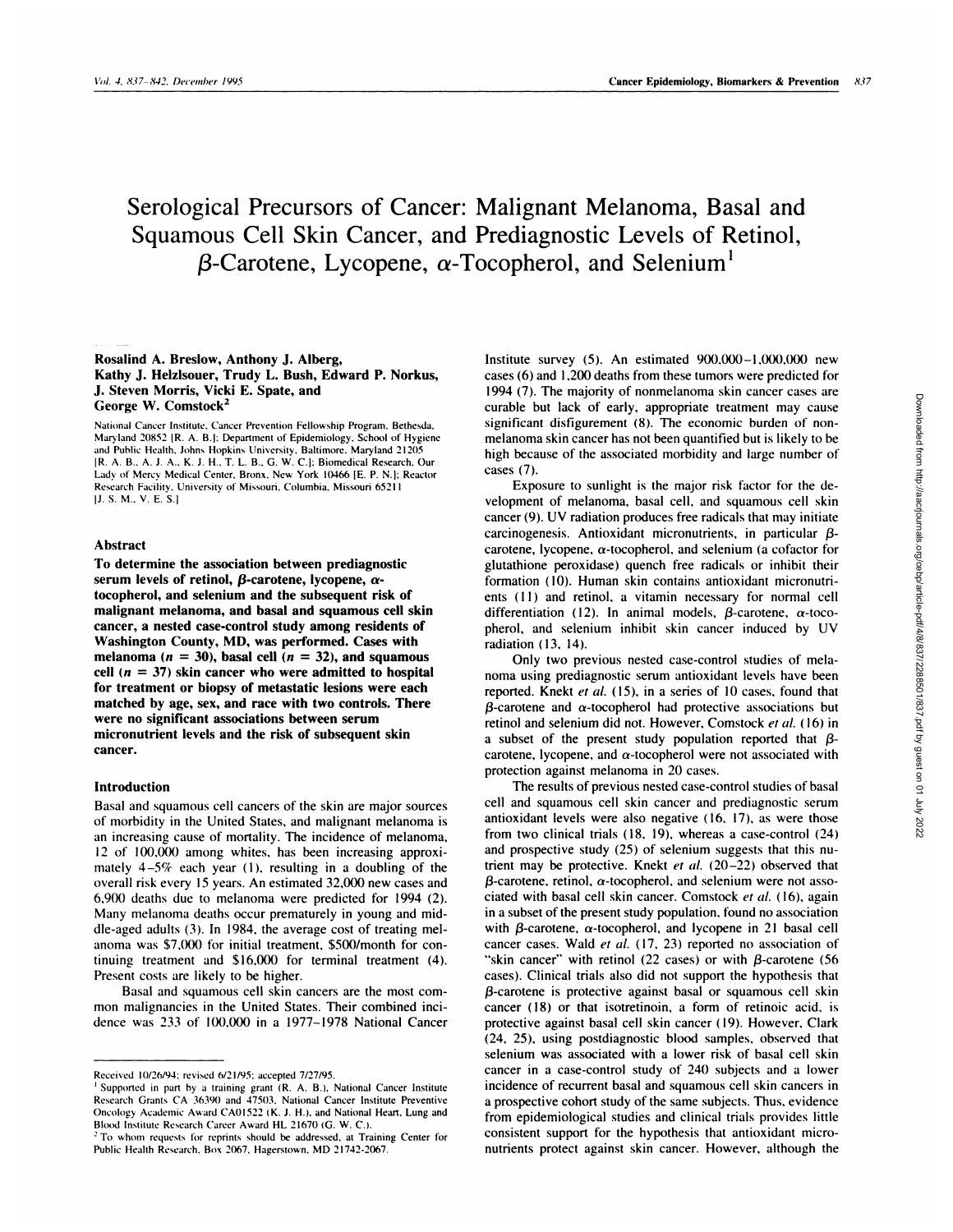data are scant, the magnitude of the public health problem is enormous.

This investigation was undertaken to further explore the relationship between an array of antioxidant micronutrients and skin cancer. It extends the previous nested case-control study **by** Comstock *et a!.* (16) by increasing the number of cases of melanoma and basal cell skin cancer and including cases of squamous cell skin cancer. The objective of this study is to examine the association between prediagnostic serum levels of retinol,  $\beta$ -carotene, lycopene,  $\alpha$ -tocopherol, and selenium and the risk of developing melanoma, basal cell, and squamous cell skin cancer in residents of Washington County, MD.

# **Materials and Methods**

Washington County is a semirural community in western Maryland. In 1974, from August through November, a mass cam paign collected l5-ml blood samples from 25,620 volunteers for a seruni bank. In 1975, a private census enumerated about 90% of the total population and an additional 182 blood samples were collected. Among the 62,222 persons over age 18 years who were enumerated in the census, 30% had donated blood for the serum bank. Participation was somewhat greater among females, persons ages 35-64 years and those who were better educated. Subsequent cases of melanoma and basal and squamous cell carcinomas occurring among Washington County residents who participated in the blood donation program were identified from the Washington County cancer register. Information for this register comes from death certificates and discharge records of Washington County Hospital, which has an active well-equipped oncology service. It is the only general hospital in the county.

All of the cases in this study had been admitted to hospital either for treatment of the cancer or for biopsy of suspected metastases. As a result, all represent relatively serious disease and all have had pathological confirmation of the diagnosis. To be eligible for this study, cases were excluded from the study if there had been a diagnosis of cancer before the date of blood donation. Cases of basal and squamous cell cancer were also excluded if a second, different cancer had been diagnosed after diagnosis of skin cancer but before the time serum was withdrawn from the bank for assays. The melanoma and squamous cell cancer cases represent all eligible cases in the register before the time when sera were sent to the laboratory. Among the 98 basal cell cancer cases that developed in the population who donated blood for the serum bank, a sample of 32 cases was selected by a systematic scheme based on the year of diagnosis. The sample was weighted toward including cases diagnosed within the first 3 years of follow-up. The characteristics of the sample were virtually identical with those of all eligible basal cell cancer cases with respect to the characteristics in Table 1, except for the weighting toward earlier years of diagnosis and for a considerable excess in persons over the age of 65 years.

Two controls were selected for each case, matched for race (all were white), sex, and age (usually within a few months). Potential controls were excluded from the study if they had died before the time of diagnosis of the case to which they were matched or if they were registered as cancer cases during the follow-up period.

In the 1974 blood donation campaign, blood was collected in 15-ml vacutainers (Becton Dickinson, Rutherford, NJ), allowed to stand at room temperature for 30 min, and then refrigerated at  $4^{\circ}C$  until centrifugation in the laboratory, usually within 3-4 h and always within 24 h. Serum was then placed in two 5-ml Nunc tubes (Nunc, Roskilde, Denmark), and frozen at  $-70^{\circ}$ C until removed for aliquotting in preparation for assays. Under dim yellow light, tubes were thawed in ice water and aliquots were prepared for shipment to the laboratory in insulated boxes containing sufficient dry ice to insure the arrival of the serum in a frozen condition. Case-control status of the samples was not known to laboratory personnel.

Because of financial constraints and the necessity to give first priority to studies for which specific funding had been provided, assays were done in batches at different times. For melanoma, 23 case-control sets were assayed in 1988 and another 7 were assayed in 1994. For basal cell carcinoma, 16 sets were assayed in 1986 and another 16 were assayed in 1991, and 14 sets with a case of squamous cell carcinoma were assayed in 1986, and 23 more were performed in 1994. Sera in each case-control set were assayed on the same day with the same reagents and by the same technician. In this way, cases and controls were also matched on duration of storage and circumstances of the assays. Serum retinol,  $\alpha$ -tocopherol,  $\beta$ -carotene, and lycopene were assayed by high-pressure liquid chromatography (26, **27)** and selenium was assayed by neutron activation analysis **(28).** Not all case-control sets of melanoma and basal cell skin cancer were assayed for selenium. Laboratory accuracy for high-pressure liquid chromatography, based on internally and externally prepared quality controls, is 2% for retinol,  $\leq$ 5% for tocopherols, and  $\leq$ 12% for the individual carotenoids. For selenium, the external quality control specimens formed in 1994. Sera in each case-control set were assayed<br>on the same again and by the same reagents and by the same<br>dechnician. In this way, cases and controls were also matched<br>on duration of storage and circumstances compared to the certified concentration of  $1.1 \pm 0.01$  ppm. formed in 1994. Seen in each case-control set were assayed<br>continuin. In this way, cases and controls were also matched<br>on duration of storage and criternationes of the assays.<br>Serum retinol,  $\alpha$ -tocopherol,  $\beta$ -caroten

To estimate the number of melanoma cases expected among the study population requires that the population at risk during the midpoint of the period 1975-1991 be calculated, along with the sex-age specific rates at that point. As the result of determining the vital and residential status in 1985 of a *5%* sample of the 1975 private census population, it is possible to estimate the study population at risk at the midpoint of the study period by age and sex. Similarly, the expected melanoma rates at the midpoint can be estimated from the published  $SEER<sup>3</sup>$ rates for the periods 1973-1975 and 1988-1990 (1). Both calculations assumed a straight line relationship for the intervening years.

Nonparametric tests were used to determine the statistical significance of differences in levels of nutrients because distributions were skewed toward higher values (29). To determine whether there was a trend in skin cancer risk according to serum micronutrient level, the distributions for each micronutrient were divided into thirds based on values among controls. ORs and CIs for middle and high *versus* bow thirds were estimated **by** conditional logistic regression (30). When ORs by thirds were compatible with a dose-response relationship, the significance of observed trends was evaluated by using likelihood ratio tests from regressions (30). Micronutrients were coded as single, quantitative variables, and median levels were used as exposure scores for each third.

#### **Results**

As far as can be ascertained from available resources, Wash-

**<sup>3</sup>** The abbreviations used are: SEER, Surveillance, Epidemiology, and End Results Program: Cl. confidence interval: OR, odds ratio.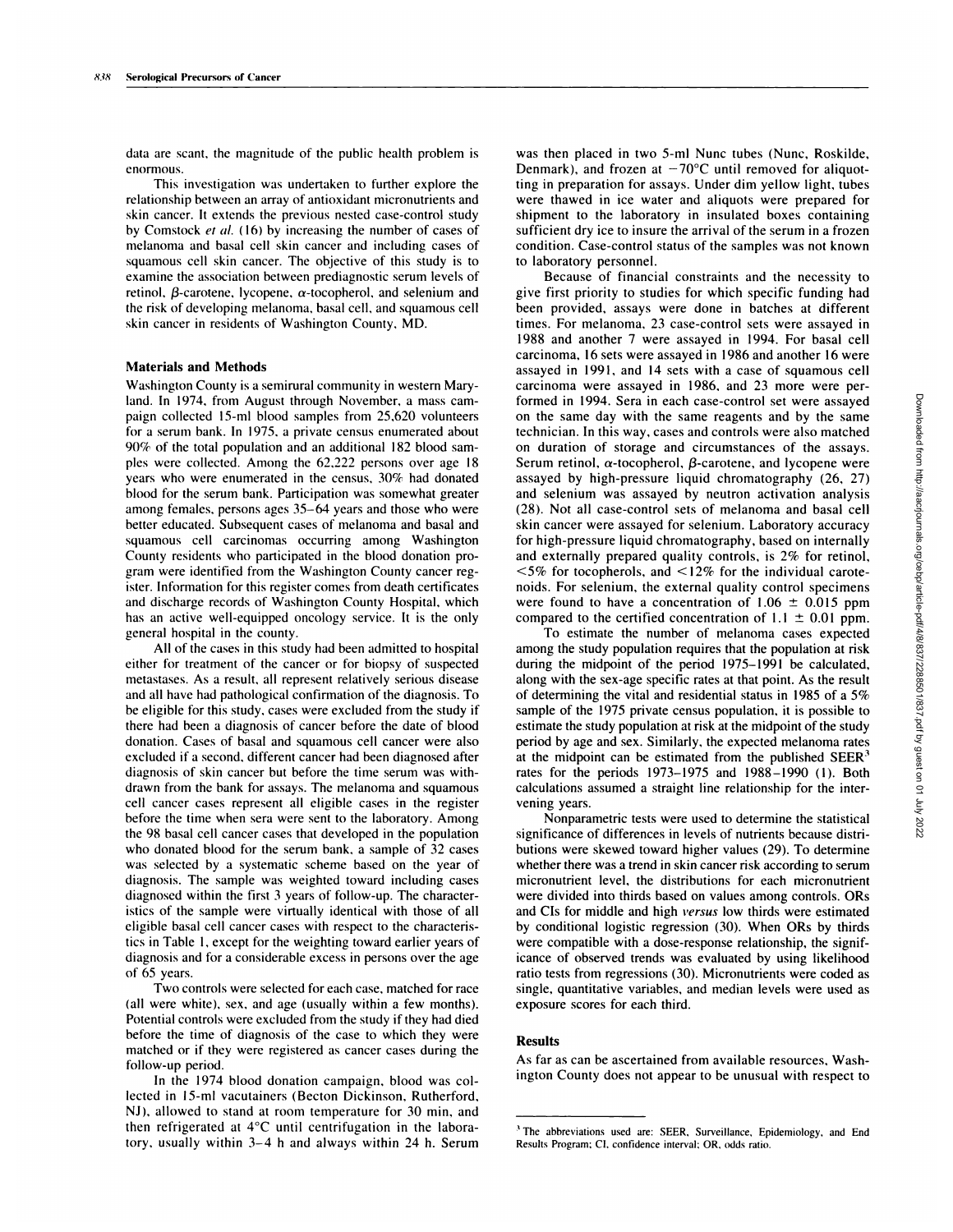|                              | Table 1 Percentage distribution of descriptive characteristics among skin cancer cases and controls in Washington County, MD, in 1974 |                       |                    |                       |                    |                       |  |
|------------------------------|---------------------------------------------------------------------------------------------------------------------------------------|-----------------------|--------------------|-----------------------|--------------------|-----------------------|--|
|                              |                                                                                                                                       | Melanoma              |                    | <b>Basal</b>          |                    | Squamous              |  |
|                              | Case<br>$(n = 30)$                                                                                                                    | Control<br>$(n = 60)$ | Case<br>$(n = 32)$ | Control<br>$(n = 64)$ | Case<br>$(n = 37)$ | Control<br>$(n = 74)$ |  |
| Sex                          |                                                                                                                                       |                       |                    |                       |                    |                       |  |
| Male                         | 36.7                                                                                                                                  | 36.7                  | 53.1               | 53.1                  | 73.0               | 73.0                  |  |
| Female                       | 63.3                                                                                                                                  | 63.3                  | 46.9               | 46.9                  | 27.0               | 27.0                  |  |
| Age (yr)                     |                                                                                                                                       |                       |                    |                       |                    |                       |  |
| $\leq 24$                    | 20.0                                                                                                                                  | 20.0                  | 0.0                | 0.0                   | 0.0                | 0.0                   |  |
| $25 - 34$                    | 6.7                                                                                                                                   | 6.7                   | 0.0                | 0.0                   | 2.7                | 2.7                   |  |
| $35 - 44$                    | 16.7                                                                                                                                  | 16.7                  | 3.1                | 3.1                   | 5.4                | 5.4                   |  |
| $45 - 54$                    | 26.7                                                                                                                                  | 25.0                  | 21.9               | 21.9                  | 27.0               | 27.0                  |  |
| $55 - 64$                    | 20.0                                                                                                                                  | 21.7                  | 188                | 18.8                  | 29.7               | 31.1                  |  |
| $65 - 74$                    | 6.7                                                                                                                                   | 6.7                   | 43.8               | 43.8                  | 32.4               | 31.1                  |  |
| $\geq 75$                    | 3.3                                                                                                                                   | 3.3                   | 12.5               | 12.5                  | 2.7                | 2.7                   |  |
| Month of blood draw          |                                                                                                                                       |                       |                    |                       |                    |                       |  |
| September                    | 40.0                                                                                                                                  | 46.7                  | 37.5               | 42.2                  | 29.7               | 33.8                  |  |
| October                      | 43.3                                                                                                                                  | 38.3                  | 46.9               | 43.7                  | 32.4               | 27.0                  |  |
| November                     | 16.7                                                                                                                                  | 15.0                  | 15.6               | 14.1                  | 37.8               | 39.2                  |  |
| Hours since last meal        |                                                                                                                                       |                       |                    |                       |                    |                       |  |
| $0 - 1$                      | 13.3                                                                                                                                  | 21.7                  | 21.9               | 25.0                  | 29.7               | 28.4                  |  |
| $2 - 3$                      | 50.0                                                                                                                                  | 45.0                  | 46.9               | 35.9                  | 37.8               | 35.1                  |  |
| $4 - 5$                      | 20.0                                                                                                                                  | 21.7                  | 25.0               | 32.8                  | 13.5               | 16.2                  |  |
| $\geq 6$                     | 16.7                                                                                                                                  | 11.7                  | 6.3                | 6.3                   | 18.9               | 20.3                  |  |
| Cigarette smoking            |                                                                                                                                       |                       |                    |                       |                    |                       |  |
| Never                        | 66.7                                                                                                                                  | 45.0                  | 43.8               | 42.2                  | 43.2               | 39.2                  |  |
| Past                         | 13.3                                                                                                                                  | 25.0                  | 31.3               | 40.6                  | 37.8               | 36.5                  |  |
| Current                      | 20.0                                                                                                                                  | 30.0                  | 25.0               | 17.2                  | 18.9               | 24.3                  |  |
| School (yr)                  |                                                                                                                                       |                       |                    |                       |                    |                       |  |
| < 12                         | 43.3                                                                                                                                  | 45.0                  | 46.9               | 48.4                  | 54.1               | 50.0                  |  |
| 12                           | 40.0                                                                                                                                  | 36.7                  | 28.1               | 29.7                  | 29.7               | 28.4                  |  |
| >12                          | 16.7                                                                                                                                  | 18.3                  | 25.0               | 20.3                  | 16.2               | 21.6                  |  |
| Not stated                   | 0.0                                                                                                                                   | 0.0                   | 0.0                | 1.6                   | 0.0                | 0.0                   |  |
| Yr of diagnosis <sup>a</sup> |                                                                                                                                       |                       |                    |                       |                    |                       |  |
| 1975-1977                    | 20.0                                                                                                                                  |                       | 50.0               |                       | 24.3               |                       |  |
| 1978-1980                    | 33.3                                                                                                                                  |                       | 18.8               |                       | 5.4                |                       |  |
| $1981 - 1983$                | 13.3                                                                                                                                  |                       | 12.5               |                       | 5.4                |                       |  |
| 1984-1986                    | 10.0                                                                                                                                  |                       | 15.6               |                       | 35.1               |                       |  |
| 1987-1989                    | 13.3                                                                                                                                  |                       | 3.1                |                       | 29.7               |                       |  |
| 1990-1992                    | 10.0                                                                                                                                  |                       | 0.0                |                       | 0.0                |                       |  |

" Controls had no skin cancer and, therefore. no year of diagnosis.

skin cancer. During the 3 decades from 1950 to 1980, the socioeconomic area that includes Washington County had death rates from melanoma and from other skin cancers that were neither in the upper 10% of the United States' rates nor were they significantly low (31). On the basis of age-sexspecific rates from the SEER registers, the expected number of melanoma cases among the study population is 32.1; there were 33 observed cases. Data are not available to calculate the expected number of other skin cancer cases that would come to attention through a review of hospital discharge records.

smokers. Characteristics of cases and controls are presented in Table 1 . None of the case-control differences was statistically significant. Within each type of skin cancer, case-control sets had similar distributions for sex, age, and years of schooling. Most melanoma cases were female, and most squamous cell skin cancer cases were male. Melanoma cases were younger than basal and squamous cell cases; 43% were*<45* years of age. Fewer melanoma cases than controls were past or current

Mean prediagnostic levels of serum micronutrients are

shown for melanoma in Table 2 and for basal cell and squa mous cell skin cancer in Table 3. There were no significant differences between cases and matched controls for any serum micronutrients in any skin cancer group except for retinol, which was significantly higher in basal cell skin cancer cases than controls  $(P = 0.02)$ . There were no meaningful interactions of the micronutrients with sex, age, or smoking status (data not shown).

Table 4 shows the relative odds of developing melanoma and basal and squamous cell skin cancer by thirds of serum nutrients. There were no significant dose-response relationships. Adjustment for smoking, education (an indicator of so cioeconomic status). and hours since the last meal did not substantially change the results.

All analyses were repeated on the subset of cases and matched controls diagnosed 4 years or more after their blood was drawn in 1974 because cancers existing at the time of blood drawing might be associated with altered serum micronutrient concentrations. This did not change the results.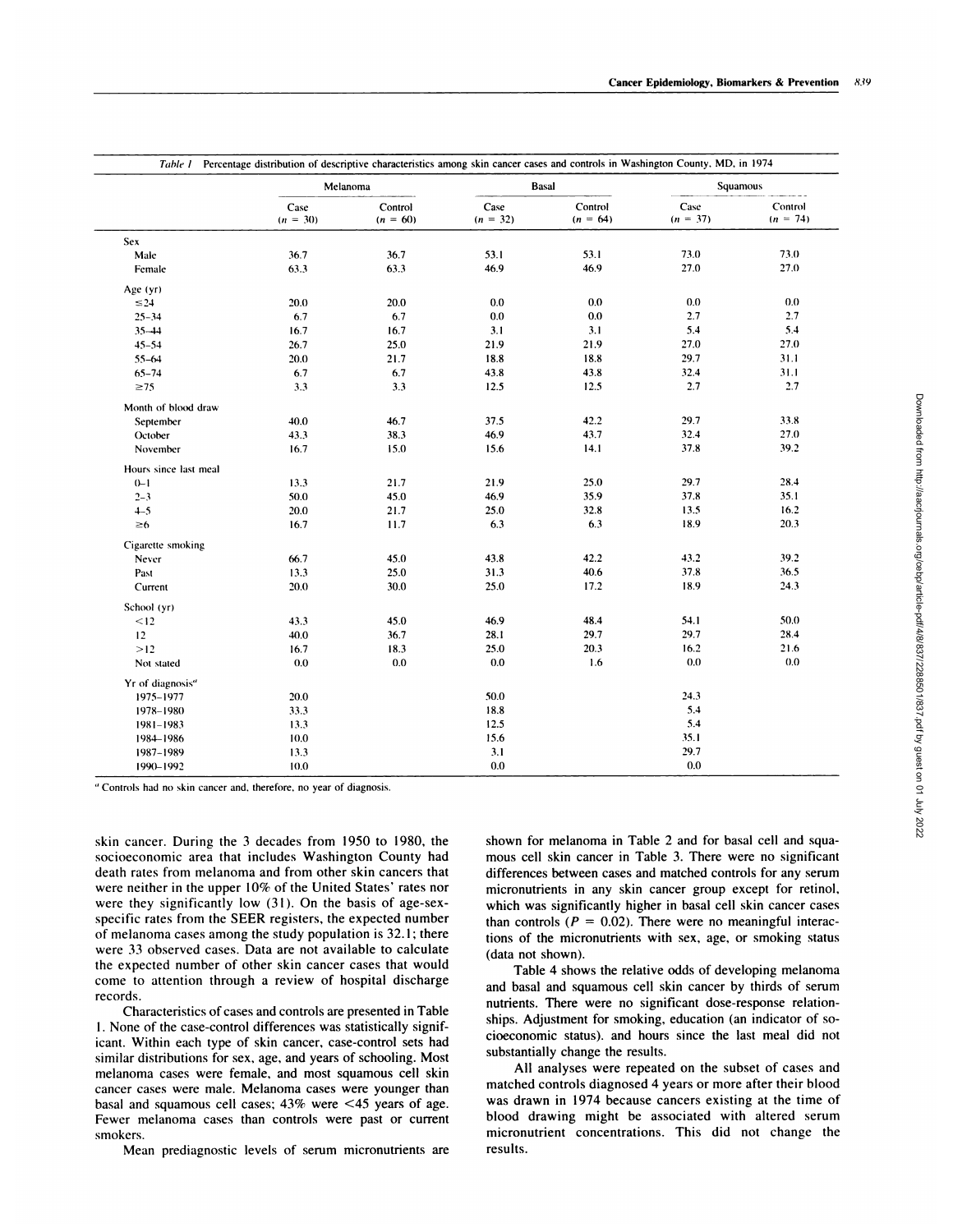| Nutrient                        | Melanoma                |       |          |                  |                                     |  |  |
|---------------------------------|-------------------------|-------|----------|------------------|-------------------------------------|--|--|
|                                 | Mean levels             |       |          |                  |                                     |  |  |
|                                 | Case-control sets $(n)$ | Cases | Controls | % of difference" | $P$ value <sup><math>b</math></sup> |  |  |
| Retinol $(\mu g/d)$             | 30                      | 60.8  | 63.7     | $-4.6$           | 0.23                                |  |  |
| $\beta$ -carotene ( $\mu$ g/dl) | 30                      | 18.9  | 21.2     | $-10.8$          | 0.23                                |  |  |
| Lycopene $(\mu g/dl)$           | 30                      | 40.8  | 38.6     | $+5.7$           | 0.57                                |  |  |
| $\alpha$ -tocopherol (mg/dl)    | 30                      | 1.17  | 1.14     | $+2.6$           | 0.67                                |  |  |
| Selenium $(\mu g/d)$            | 23                      | 11.6  | 11.5     | $+0.9$           | 0.79                                |  |  |

*Table 2* Mean prediagnostic levels of serum micronutrients among melanoma cases and matched controls in Washington County, MD

 $^{\prime\prime}$  (Case mean - control mean)/(control mean)  $\times$  100.

**I,** Wilcoxon sign rank test.

| Case-control sets $(n)$<br>32<br>32<br>32<br>32<br>17<br>37<br>37<br>37<br>37<br>37<br>[(Case mean – control mean)/(control mean)] $\times$ 100.<br>This study evaluated the possible beneficial influence of serum                                               | Cases<br>71.4<br>21.3<br>30.9<br>1.55<br>11.5<br>71.2<br>26.3<br>28.1<br>1.30<br>11.3<br>bers. Although some controls must have had less serious skin | Controls<br>63.9<br>21.3<br>29.0<br>1.27<br>11.7<br>67.2<br>24.5<br>27.0<br>1.23<br>11.4                                                                                                                                                                                                                                                                                                                                                                                                                                                                                         | % of difference"<br>$+11.7$<br>0.0<br>$+6.6$<br>$+22.0$<br>$-1.7$<br>$+6.0$<br>$+7.3$<br>$+4.1$<br>$+5.7$<br>$-0.9$<br>this study population approximate 90% of the expected num-                                                                                  | $P$ value <sup>b</sup><br>0.02<br>0.84<br>0.52<br>0.12<br>0.51<br>0.19<br>0.67<br>0.93<br>0.43<br>0.49                                                                                                                                                                                                                                                                                                                                                                                                                                                                                                                                                                       |
|-------------------------------------------------------------------------------------------------------------------------------------------------------------------------------------------------------------------------------------------------------------------|-------------------------------------------------------------------------------------------------------------------------------------------------------|----------------------------------------------------------------------------------------------------------------------------------------------------------------------------------------------------------------------------------------------------------------------------------------------------------------------------------------------------------------------------------------------------------------------------------------------------------------------------------------------------------------------------------------------------------------------------------|--------------------------------------------------------------------------------------------------------------------------------------------------------------------------------------------------------------------------------------------------------------------|------------------------------------------------------------------------------------------------------------------------------------------------------------------------------------------------------------------------------------------------------------------------------------------------------------------------------------------------------------------------------------------------------------------------------------------------------------------------------------------------------------------------------------------------------------------------------------------------------------------------------------------------------------------------------|
|                                                                                                                                                                                                                                                                   |                                                                                                                                                       |                                                                                                                                                                                                                                                                                                                                                                                                                                                                                                                                                                                  |                                                                                                                                                                                                                                                                    |                                                                                                                                                                                                                                                                                                                                                                                                                                                                                                                                                                                                                                                                              |
|                                                                                                                                                                                                                                                                   |                                                                                                                                                       |                                                                                                                                                                                                                                                                                                                                                                                                                                                                                                                                                                                  |                                                                                                                                                                                                                                                                    |                                                                                                                                                                                                                                                                                                                                                                                                                                                                                                                                                                                                                                                                              |
|                                                                                                                                                                                                                                                                   |                                                                                                                                                       |                                                                                                                                                                                                                                                                                                                                                                                                                                                                                                                                                                                  |                                                                                                                                                                                                                                                                    |                                                                                                                                                                                                                                                                                                                                                                                                                                                                                                                                                                                                                                                                              |
|                                                                                                                                                                                                                                                                   |                                                                                                                                                       |                                                                                                                                                                                                                                                                                                                                                                                                                                                                                                                                                                                  |                                                                                                                                                                                                                                                                    |                                                                                                                                                                                                                                                                                                                                                                                                                                                                                                                                                                                                                                                                              |
|                                                                                                                                                                                                                                                                   |                                                                                                                                                       |                                                                                                                                                                                                                                                                                                                                                                                                                                                                                                                                                                                  |                                                                                                                                                                                                                                                                    |                                                                                                                                                                                                                                                                                                                                                                                                                                                                                                                                                                                                                                                                              |
|                                                                                                                                                                                                                                                                   |                                                                                                                                                       |                                                                                                                                                                                                                                                                                                                                                                                                                                                                                                                                                                                  |                                                                                                                                                                                                                                                                    |                                                                                                                                                                                                                                                                                                                                                                                                                                                                                                                                                                                                                                                                              |
|                                                                                                                                                                                                                                                                   |                                                                                                                                                       |                                                                                                                                                                                                                                                                                                                                                                                                                                                                                                                                                                                  |                                                                                                                                                                                                                                                                    |                                                                                                                                                                                                                                                                                                                                                                                                                                                                                                                                                                                                                                                                              |
|                                                                                                                                                                                                                                                                   |                                                                                                                                                       |                                                                                                                                                                                                                                                                                                                                                                                                                                                                                                                                                                                  |                                                                                                                                                                                                                                                                    |                                                                                                                                                                                                                                                                                                                                                                                                                                                                                                                                                                                                                                                                              |
|                                                                                                                                                                                                                                                                   |                                                                                                                                                       |                                                                                                                                                                                                                                                                                                                                                                                                                                                                                                                                                                                  |                                                                                                                                                                                                                                                                    |                                                                                                                                                                                                                                                                                                                                                                                                                                                                                                                                                                                                                                                                              |
|                                                                                                                                                                                                                                                                   |                                                                                                                                                       |                                                                                                                                                                                                                                                                                                                                                                                                                                                                                                                                                                                  |                                                                                                                                                                                                                                                                    |                                                                                                                                                                                                                                                                                                                                                                                                                                                                                                                                                                                                                                                                              |
|                                                                                                                                                                                                                                                                   |                                                                                                                                                       |                                                                                                                                                                                                                                                                                                                                                                                                                                                                                                                                                                                  |                                                                                                                                                                                                                                                                    |                                                                                                                                                                                                                                                                                                                                                                                                                                                                                                                                                                                                                                                                              |
|                                                                                                                                                                                                                                                                   |                                                                                                                                                       |                                                                                                                                                                                                                                                                                                                                                                                                                                                                                                                                                                                  |                                                                                                                                                                                                                                                                    |                                                                                                                                                                                                                                                                                                                                                                                                                                                                                                                                                                                                                                                                              |
| issociations were observed between any of the micronutrients<br>and these skin cancers. This conclusion was unaltered after<br>accounting for the possible effects of latent skin cancer, smok-<br>ng, socioeconomic status, and the time between the most recent |                                                                                                                                                       | surgical intervention.                                                                                                                                                                                                                                                                                                                                                                                                                                                                                                                                                           | similar for cancers that require and do not require major<br>It is unfortunate that this study, like its predecessors, was<br>not able to produce evidence on several risk factors for skin                                                                        |                                                                                                                                                                                                                                                                                                                                                                                                                                                                                                                                                                                                                                                                              |
| The strengths of this nested case-control study are that<br>hree types of skin cancer were investigated in the same<br>study population, the role of multiple micronutrients was<br>evaluated, and prediagnostic blood was utilized. In this                      |                                                                                                                                                       |                                                                                                                                                                                                                                                                                                                                                                                                                                                                                                                                                                                  | cancers, such as exposure to sunlight, family history, predis-<br>posing lesions, or occupational exposures. A finding that has<br>some slight indirect bearing on the issue of sunlight exposure<br>differences between melanoma cases and controls is that in 23 |                                                                                                                                                                                                                                                                                                                                                                                                                                                                                                                                                                                                                                                                              |
|                                                                                                                                                                                                                                                                   |                                                                                                                                                       | study, the cases are representative of all cases in a defined<br>group of persons who were free of other major cancers and<br>who were admitted to hospital for treatment of skin cancer or<br>or biopsy of suspected metastatic sites. The latter restriction<br>nsured that all cases were pathologically confirmed. The<br>number of melanoma cases in this study was almost identical<br>o the number expected on the basis of rates from the SEER<br>egister (1). Although there are no data from which to make<br>such a calculation for basal or squamous cell cancers, a |                                                                                                                                                                                                                                                                    | of the case-control sets in this study, the serum concentrations<br>of 1,25-dihydroxyvitamin D were 4.8% lower among cases than<br>controls (32). In any case, unless these missing risk factors are<br>also associated with micronutrient serum levels, they will not<br>affect the study findings.<br>This study lends some support to the scanty epidemio-<br>logical evidence in failing to find an important role for<br>antioxidant micronutrients in the prevention of melanoma,<br>basal, or squamous cell skin cancer. Efforts to curtail the<br>melanoma epidemic and the increasing incidence of basal<br>number of calculations over the years have consistently |

*b* Wilcoxon sign rank test.

## **Discussion**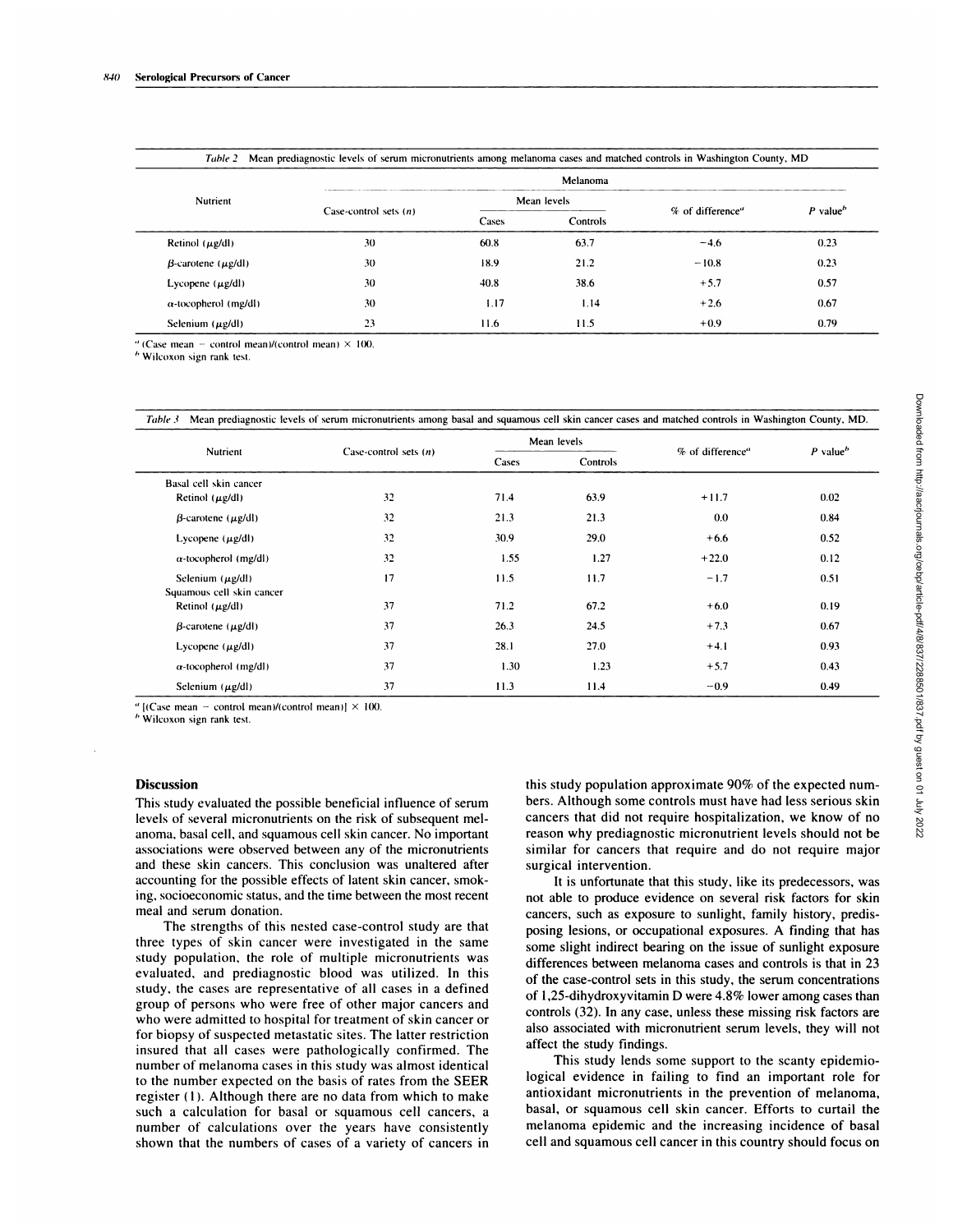| <b>Thirds</b>     | Retinol         | $\beta$ -Carotene | Lycopene       | $\alpha$ -tocopherol | Selenium        |
|-------------------|-----------------|-------------------|----------------|----------------------|-----------------|
|                   | OR 95% CI       | OR 95% CI         | OR 95% CI      | OR 95% CI            | OR 95% CI       |
| Melanoma          |                 |                   |                |                      |                 |
| Low"              | 1.0             | 1.0               | 1.0            | 1.0                  | 1.0             |
| Mid               | $1.0(0.4-2.9)$  | $0.5(0.2-1.7)$    | $1.2(0.4-3.5)$ | $1.9(0.5-6.9)$       | $0.3(0.1-1.1)$  |
| High              | $0.4(0.1-1.6)$  | $0.8$ $(0.2-2.3)$ | $1.1(0.4-3.2)$ | $2.0(0.5-8.4)$       | $0.9(0.3-2.5)$  |
| P                 | 0.23            | NA <sup>b</sup>   | NA             | 0.35                 | <b>NA</b>       |
| <b>Basal</b> cell |                 |                   |                |                      |                 |
| Low               | 1.0             | 1.0               | 1.0            | 1.0                  | 1.0             |
| Mid               | $0.5(0.1-2.1)$  | $1.2(0.3-4.1)$    | $0.2(0.3-4.1)$ | $2.4(0.7-8.2)$       | $2.3(0.5-10.3)$ |
| High              | $3.3(0.9-11.6)$ | $1.3(0.4-4.0)$    | $1.4(0.4-4.0)$ | $2.6(0.7-9.2)$       | $0.8$ (0.1–4.5) |
| P                 | <b>NA</b>       | 0.72              | NA             | 0.23                 | <b>NA</b>       |
| Squamous cell     |                 |                   |                |                      |                 |
| Low               | 1.0             | 1.0               | 1.0            | 1.0                  | 1.0             |
| Mid               | $1.7(0.6-5.0)$  | $0.9(0.4-2.4)$    | $2.1(0.7-5.9)$ | $1.3(0.4-4.0)$       | $0.6(0.2-1.5)$  |
| High              | $1.8(0.6-5.8)$  | $1.4(0.5-4.0)$    | $1.0(0.3-3.1)$ | $1.5(0.5-4.6)$       | $0.6(0.2-1.5)$  |
| P                 | 0.35            | NA''              | NA             | 0.48                 | 0.23            |

**,,** Reference category.

<sup>b</sup> NA, not applicable.

reducing the risk by limiting exposure to sunlight, the major risk factor.

#### **References**

1. Miller, B. A., Ries, L. A. G., Hankey, B. F., Kosary, C. L., Harras, A., Devesa, **S. S.. Edwards, B. K. (eds.). SEER Cancer Statistics Review: 1973-1990, NIH** PubI. No. 93-2789, Bethesda, MD: National Cancer Institute, 1993.

2. Boring. C. C.. Squires, T. **S., Tong, 1., and Montgomery, S. Cancer Stat.,** *44:* 7-26. 1994.

3. Albert, V. A.. Koh, H. K., Geller, A. C., Miller, D. R., Prout, M. N., and Lew, R. A. Years of potential life lost: another indicator of the impact of cutaneous malignant melanoma on society. J. Am. Acad. Dermatol., *23:* 308-310, 1990.

4. Baker. M. S., Kessler, L. G., and Smucker, R. C. Site-specific treatment costs for cancer: an analysis of the medicare continuous history sample file. *In:* **R. M.** Scheffler and N.C. Andrews (eds.), Cancer Care and Cost: DRG's and Beyond. pp. 127-138. Ann Arbor, Ml: Health Administration Press Perspectives, 1989.

5. Scotto. **J., Fears, T. R., and Fraumeni, J. F. Incidence of nonmelanoma skin** cancer in the United States. Department of Health and Human Services (NIH) PubI. 82-2433. Bethesda. MD: NIH, National Cancer Institute, 1981.

6. Miller, D. L, and Weinstock, M. A. Nonmelanoma skin cancer in the United States: incidence. J. Am. Acad. Dermatol., *30:* 774-778, 1994.

7. Weinstock, M. A. Nonmelanoma skin cancer mortality in the United States, 1969 through 1988. Arch. Dermatol., *129:* 1286-1290, 1993.

8. Tong. A. K. F.. and Fitzpatrick, T. B. Neoplasms of the skin. *In:* Cancer Medicine. Philadelphia: Lea and Febiger, 1993.

9. IARC. IARC Monographs on the evaluation of carcinogenic risks to humans: solar and ultraviolet radiation. Lyon, France: IARC, *55:* 221-223, 1992.

10. Di Mascio, P.. Murphy, M. E., and Sies, H. Antioxidant defense system: the role of carotenoids, tocopherols, and thiols. Am. J. Clin. Nutr. *53:* 1945-2005. 1991.

11. Peng, Y. M., Peng, Y. S., Lin, Y., Moon, T., and Baier, M. Micronutrient concentrations in paired skin and plasma of patients with actinic keratoses: effect of prolonged retinol supplementation. Cancer Epidemiol.. Biomarkers & Prey., *2:* 145-150, 1993.

12. Olson. **J. A.** Vitamin A. *In:* Present Knowledge in Nutrition. **pp. 96-107.** Washington. DC: International Life Sciences Institute, Nutrition Foundation. 1990.

13. Black, H., and Chan, J. T. Suppression of ultraviolet light-induced tumor formation by dietary antioxidants. J. Invest. Dermatol., *65:* 412-414, 1975.

14. Overvad, K., Thorling, E. B., Bjerring, P., and Ebbesen, P. Selenium inhibits UV-light-induced skin carcinogenesis in hairless mice. Cancer Lett., *27:* 163- 170, 1985.

**IS. Knekt, P.,** Amman, A., Maatela, J., Alfthan, G., Aaran, R. K., Nikkari, T., **Hakama, M., Hakulinen, 1., and Teppo, L. Serum inicronutnents and risk of**cancers of low incidence in Finland. Am. J. Epidemiol.. *134:* 356-361, 1991.

16. Comstock, 0. W., Helzlsouer, K. J., and **Bush, T. L. Prediagnostic** serum levels of carotenoids and vitamin E as related to subsequent cancer in Washington **County, Maryland. Am. J. Clin. Nutr.,** *53:* 260S-264S, 1991.

17. Wald, N. J., Thompson, S. G., Demsen, J. W., Boreham, J., and Bailey, A. **Serum 3-carotene and subsequent risk ofcancer: results from the BUPA study.Br. J. Cancer,** *57:* 428-433, 1988.

18. Greenberg. R. E., Baron, **J. A., Stukel, T. A., Stevens, M. M., Mandel, J. S.,** Spencer, S. K., Elias, P. M., Lowe, N., Nierenberg, D. W., Bayrd, G., Vance, **J. C., Freeman, D. H., Clendenning, W. E., Kwan, 1., and the Skin Cancer Pre** vention Study Group. A clinical trial of **beta-carotene to prevent basal-cell and** squamous-cell cancers of the skin. N. EngI. J. Med., *323:* 789-795, 1990.

19. Tangrea, J. A.. Edwards, B. K., Taylor. P. R., Hartman, A. M.. Peck, G. L., Salasche, **S. J., Menon, P. A., Benson, P. M., Mellette, J. R., Guill, M. A., Robinson, J. K., Gum, J. D., Stoll, H. L., Grabski, W. J., Winton, G. B., and other** members **of the Isotretinoin-Basal Cell Carcinoma Study Group. Long-term** therapy with low-dose isotretinoin for prevention of basal cell carcinoma: a multicenter clinical trial. J. NatI. Cancer Inst., *84:* 328-332, 1992.

20. Knekt. P., Aromaa, A., Maatela, **J., Aaran, R. K., Nikkari, 1., Hakama, M.,** Hakulinen, 1., Peto, R., and **Teppo, L. Serum vitamin A and subsequent risk of**cancer: cancer incidence follow-up of the Finnish mobile clinic health examination survey. Am. J. Epidemiol., 132: 857-870, 1990.

21. Knekt, **P.,** Amman, A., Maatela, J., Aaran, R. K., Nikkari, T., Hakama, M., Hakulinen, T., Peto, R., **Saxen, E., and Teppo, L.** Serum vitamin E **and risk of**cancer among Finnish men during a 10-year follow-up. Am. J. Epidemiol., *127:* 28-41, 1988.

22. Knekt, P., Aromaa, A.. **Maatela, J., Alfthan, G., Aaran, R. K., Hakama, M.,** Hakulinen, T., Peto, R., and Teppo, L. Serum selenium and subsequent risk of cancer among Finnish men and women. J. Nail. Cancer Inst., *82:* 864-868, 1990.

23. Wald, N., Boreham, J., and Bailey, A. Serum retinol and subsequent risk of **cancer. Br. J. Cancer,** *54:* 957-961, **1986.**

24. Clark, L. C., Graham, G. F., Crounse, R. 0., Grimson, R., Hulka, B., and Shy. **C. M. Plasma selenium and skin neopla.sms: a case-control study. Nutr. Cancer,** *6:* 13-21, 1984.

25. Clark, L. C., Graham, G. F., Bray, J., Turnbull, B. W., Hulka, B. S., and Shy, C. M. Nonmelanoma skin cancer and plasma selenium: a prospective cohort